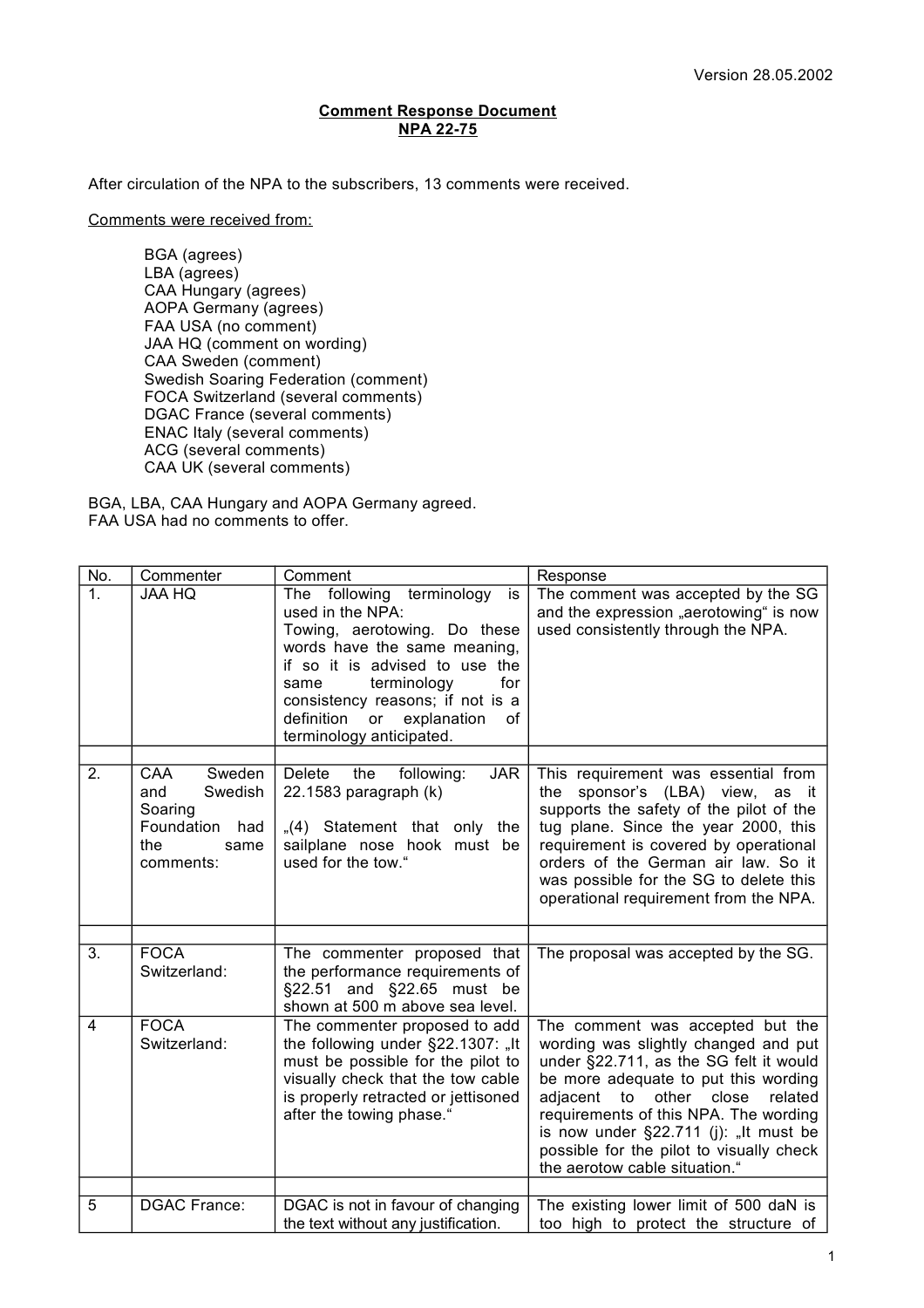| No. | Commenter                                | Comment                                                                                                                                                                                                                                                                                                                            | Response                                                                                                                                                                                                                                                                                                                                                                                                                                                                                                                                                                                                                                                                                                                                                                                                                                                                                                            |
|-----|------------------------------------------|------------------------------------------------------------------------------------------------------------------------------------------------------------------------------------------------------------------------------------------------------------------------------------------------------------------------------------|---------------------------------------------------------------------------------------------------------------------------------------------------------------------------------------------------------------------------------------------------------------------------------------------------------------------------------------------------------------------------------------------------------------------------------------------------------------------------------------------------------------------------------------------------------------------------------------------------------------------------------------------------------------------------------------------------------------------------------------------------------------------------------------------------------------------------------------------------------------------------------------------------------------------|
|     |                                          | The deletion of the lower limits of<br>Q <sub>nom</sub> (500 daN or 1.3 times the<br>sailplane maximum weight) and<br>the decrease in the amximum<br>load from 1.2 $Q_{nom}$ to 1.0 $Q_{nom}$<br>have to be justified.<br>Should a rupture occur, the weak<br>point should be on the cable<br>rather than on the sailplane itself. | many current powered sailplanes<br>intended for aerotowing. Instead of<br>installing a new value for the weak<br>link, the SG felt it is adquate to leave<br>the value to be chosen<br>by the<br>applicant.<br>The<br>research<br>project<br>by<br>"Aerotowing<br>motorgliders",<br>performed at the flying school of<br>Unterwössen has shown, that weak<br>links significantly below of 500 daN<br>sufficient for all<br>operational<br>are<br>aspects<br>during<br>performing<br>safe<br>aerotows. Therefore the NPA does not<br>require the minimum values of JAR<br>22.581. To reflect the comment of<br>DGAC, JAR 22.581(b)(2) has been<br>amended in regard of operational<br>aspects.<br>Regarding the decrease from 1.2 Q <sub>nom</sub><br>to 1.0 $Q_{\text{nom}}$ , the use of textile ropes is<br>assumed (see 2.2 Note to §22.581 (b)<br>of the NPA). This is consistent with<br>NPA 22C-85 AEROTOWING |
| 6   | <b>DGAC France:</b>                      | Add the following sentence to<br>§22.991<br>$(a)$ :<br>"When<br>the<br>emergency pump is on,<br>an<br>indication must appear on the<br>powerplant desk control."                                                                                                                                                                   | An identical discussion was held in the<br>SG when NPA 22F-74 Power Plant<br>Instruments was in the consultation<br>process. In regard of this, in §22.991<br>(b) the wording "If both the normal<br>pump and the emergency pump<br>operate continuously, a means or a<br>procedure must be provided to indicate<br>failure of either pump" was chosen. In<br>the opinion of the SG, this covers the<br>concerns of the commenter.<br>The<br>proposal was therefore rejected.                                                                                                                                                                                                                                                                                                                                                                                                                                       |
| 7   | <b>ENAC Italy:</b>                       | felt<br>that<br>The                                                                                                                                                                                                                                                                                                                |                                                                                                                                                                                                                                                                                                                                                                                                                                                                                                                                                                                                                                                                                                                                                                                                                                                                                                                     |
|     |                                          | commenter<br>а<br>sufficient rate of climb (RoC) for<br>the aerotow shall be required,<br>suggesting a minimum of 1,5<br>m/s.                                                                                                                                                                                                      | Taking into account the comments of<br>FOCA, a RoC of 1,5 m/s at an altitude<br>of 500 m above sealevel has been<br>introduced into the NPA. This covers<br>the comment of ENAC.                                                                                                                                                                                                                                                                                                                                                                                                                                                                                                                                                                                                                                                                                                                                    |
| 8   | <b>ENAC Italy:</b>                       | <b>ENAC</b><br>stated<br>also<br>that<br>information about the weights of<br>aerotowing motorglider as well<br>as aerotowed sailplane shall be<br>given in the flight manual.                                                                                                                                                      | This was accepted by the SG and<br>introduced into item 6.2 of the NPA.                                                                                                                                                                                                                                                                                                                                                                                                                                                                                                                                                                                                                                                                                                                                                                                                                                             |
| 9   | <b>ENAC Italy:</b>                       | <b>ENAC</b><br>commented<br>that<br>additional<br>information<br>about<br>performance<br>with<br>variations<br>field<br>weight,<br>elevation<br>and<br>temperature shall be given in the<br>flight manual.                                                                                                                         | This is seen to be covered by the<br>requirements of item 6.3 and 6.4 of the<br>NPA.                                                                                                                                                                                                                                                                                                                                                                                                                                                                                                                                                                                                                                                                                                                                                                                                                                |
| 10  | <b>ENAC Italy:</b>                       | Further<br>the<br>commenter<br>on,<br>considered the reliability of the<br>engine. He felt that at least<br>double ignition reliability should<br>be required.                                                                                                                                                                     | The group felt, there is no need for the<br>requirement of double ignition, as the<br>reliability of a type certified engine was<br>considered adequate. This has been<br>introduced into item 4 of the NPA.                                                                                                                                                                                                                                                                                                                                                                                                                                                                                                                                                                                                                                                                                                        |
| 11  | <b>ENAC Italy:</b><br>Subpart B - Flight | The commenter stated that the<br>expression "weight" instead of<br>"mass" shall be used.                                                                                                                                                                                                                                           | This was accepted and introduced into<br>the NPA                                                                                                                                                                                                                                                                                                                                                                                                                                                                                                                                                                                                                                                                                                                                                                                                                                                                    |
| 12  | <b>ENAC Italy:</b><br>Subpart B - Flight | The commenter felt that it shall<br>be stated, that the relevant C.G.<br>positions shall be tested.                                                                                                                                                                                                                                | The SG thought that the relevant C.G.<br>range will be flown according to §22.21<br>during these tests automatically, as<br>different loading situations for showing                                                                                                                                                                                                                                                                                                                                                                                                                                                                                                                                                                                                                                                                                                                                                |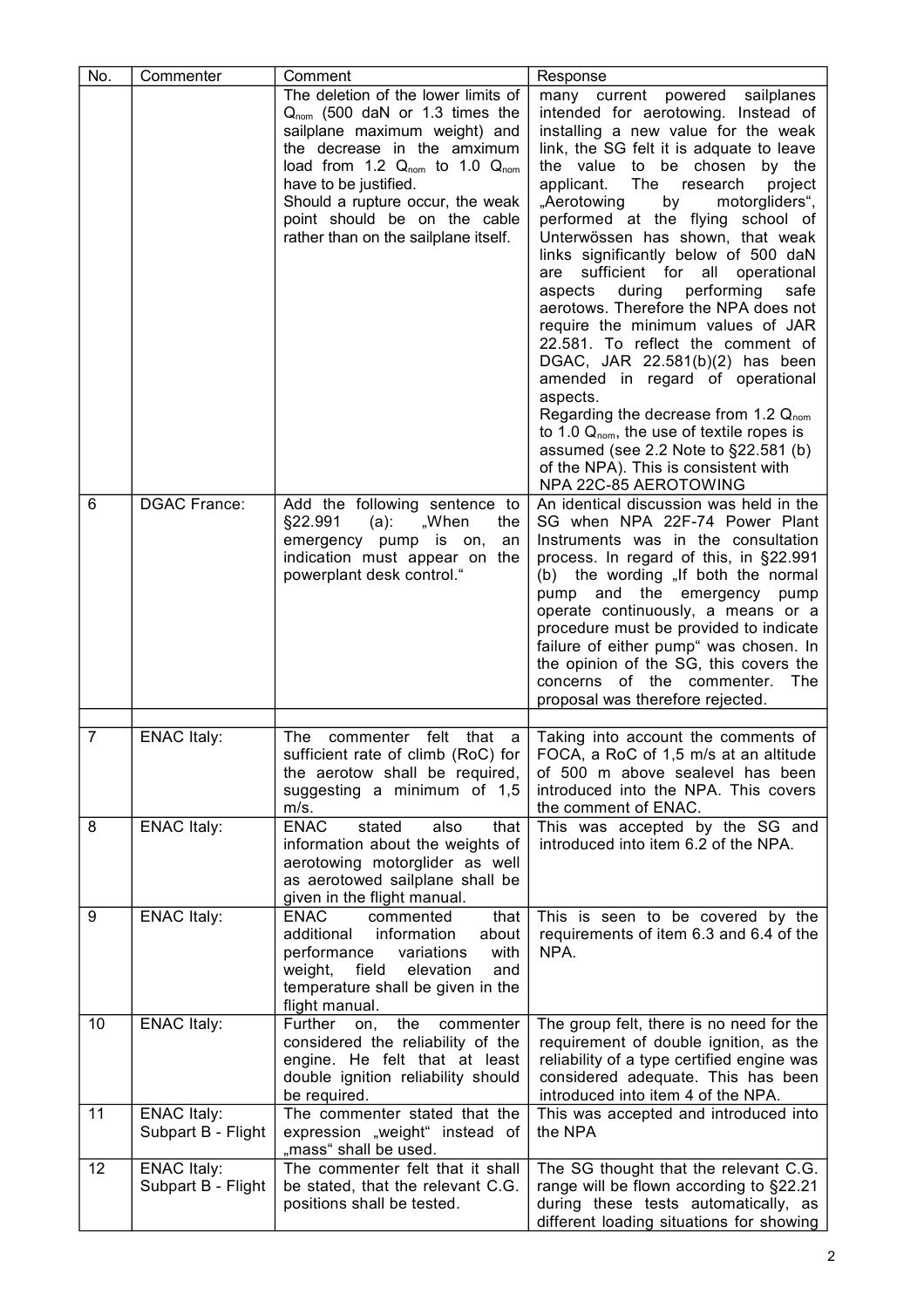| No. | Commenter                                                                       | Comment                                                                                                                                                                                                                                                                       | Response                                                                                                                                                                                                                                                                                                                                                                                                                                                                                                                                                                                                                                                                                              |
|-----|---------------------------------------------------------------------------------|-------------------------------------------------------------------------------------------------------------------------------------------------------------------------------------------------------------------------------------------------------------------------------|-------------------------------------------------------------------------------------------------------------------------------------------------------------------------------------------------------------------------------------------------------------------------------------------------------------------------------------------------------------------------------------------------------------------------------------------------------------------------------------------------------------------------------------------------------------------------------------------------------------------------------------------------------------------------------------------------------|
|     |                                                                                 |                                                                                                                                                                                                                                                                               | the different weight combinations will<br>be flown. The comment is covered.                                                                                                                                                                                                                                                                                                                                                                                                                                                                                                                                                                                                                           |
| 13  | <b>ENAC Italy:</b><br>Subpart B - Flight                                        | The commenter felt that<br>a<br>sufficient rate of climb (RoC) for<br>the aerotow shall be required,<br>suggesting a minimum of 1,5<br>m/s.                                                                                                                                   | Regarding<br>the<br>statement<br>about<br>sufficient performance, the comments<br>are<br>of ENAC<br>covered<br>by<br>the<br>acceptance of the FOCA comments<br>(performance required in 500 m above<br>sealevel).                                                                                                                                                                                                                                                                                                                                                                                                                                                                                     |
| 14  | <b>ENAC Italy:</b><br>Subpart C -<br><b>Structure</b>                           | ENAC commented that 22.301,<br>22.303, 22.305 shall apply for<br>the aerotow.                                                                                                                                                                                                 | The comment is covered, as the NPA<br>now states in the "Applicability", that<br>"the following requirements apply in<br>addition to those in the main code",<br>which<br>that<br>other<br>means<br>all<br>requirements of JAR 22 also apply.<br>The "Applicability" of the NPA was<br>amended<br>the<br><b>ENAC</b><br>to<br>cover<br>comments.                                                                                                                                                                                                                                                                                                                                                      |
| 15  | <b>ENAC Italy:</b><br>Subpart C -<br><b>Structure</b>                           | <b>JAR</b><br>22.581:<br><b>The</b><br>proposed<br>paragraph is not consistent with<br>the corresponding paragraph used<br>for demonstrating compliance for<br>sailplanes.<br>The<br>the<br>main<br>differences are summarised in the<br>following matrix:. (Matrix followed) | Based on the research project of<br>Unterwoessen, a conservative value of<br>50<br>daN<br>cable load<br>has<br>been<br>of<br>established<br>instead<br>requiring<br>computation for initial towing loads,<br>based on $V_T$ , which will vary with the<br>different gliders towed. The SG felt it<br>adequate<br>be<br>to<br>make<br>this<br>to<br>simplification only in Appendix K, the<br>need for an NPA to amend the main<br>code was not considered to be<br>necessary.<br>The<br>other<br>comments of ENAC<br>regarding 2.2, §22.581, about strentgh<br>values and snatch loads are seen to be<br>covered by the response to the<br>comments of DGAC France, which<br>concerned the same issue |
| 16  | <b>ENAC Italy:</b><br>Subpart D -<br>Design and<br>Construction                 | ENAC commented that 22.601 to<br>22.611 and from 22.613<br>to I<br>22.627 and 22.779 shall apply<br>for the aerotow.                                                                                                                                                          | This comment is already covered, as<br>the NPA states under "Applicability",<br>that "the following requirements apply<br>in addition to those in the main code",<br>which<br>that<br>all<br>other<br>means<br>requirements of JAR 22 also apply.<br>The "Applicability" of the NPA was<br>amended<br><b>ENAC</b><br>to<br>cover<br>the<br>comments.                                                                                                                                                                                                                                                                                                                                                  |
| 17  | <b>ENAC Italy:</b><br>Subpart E -<br>Powerplant<br>Installation                 | <b>ENAC</b> commented that the<br>engine of the aerotowing<br>motorglider shall comply with<br>paragraph 240 of JAR E.                                                                                                                                                        | The group felt, there is no need for the<br>requirement of double ignition, as the<br>reliability of a type certified engine was<br>considered adequate. This has been<br>introduced into item 4 of the NPA                                                                                                                                                                                                                                                                                                                                                                                                                                                                                           |
| 18  | <b>ENAC Italy:</b><br>Subpart E -<br>Powerplant<br>Installation                 | <b>ENAC</b><br>editorial<br>gave<br>the<br>comment that in §22.991 (a), the<br>words " fuel if the main pump<br>fails. The power supply  " were<br>missing.                                                                                                                   | Comment accepted                                                                                                                                                                                                                                                                                                                                                                                                                                                                                                                                                                                                                                                                                      |
| 19  | <b>ENAC Italy:</b><br>Subpart G - Ope-<br>rating Limitations<br>and Information | ENAC commented,<br>that<br>the<br>of<br>weight<br>the<br>maximum<br>combination powered sailplane -<br>sailplane shall be incorporated                                                                                                                                        | The comment was accepted<br>(see<br>22.1583 (k)(3) of the NPA).                                                                                                                                                                                                                                                                                                                                                                                                                                                                                                                                                                                                                                       |
| 20  | <b>ENAC Italy:</b><br>Subpart G - Ope-<br>rating Limitations<br>and Information | ENAC commented, that aerotow<br>speed range information shall be<br>incorporated.                                                                                                                                                                                             | The<br>request<br>for<br>aerotow<br>speed<br>information $(22.1583 (k)(2))$ has been<br>covered by item 6.3 of the NPA.                                                                                                                                                                                                                                                                                                                                                                                                                                                                                                                                                                               |
| 21  | <b>ENAC Italy:</b>                                                              | <b>ENAC</b><br>commented,<br>that $ $                                                                                                                                                                                                                                         | The request for additional information                                                                                                                                                                                                                                                                                                                                                                                                                                                                                                                                                                                                                                                                |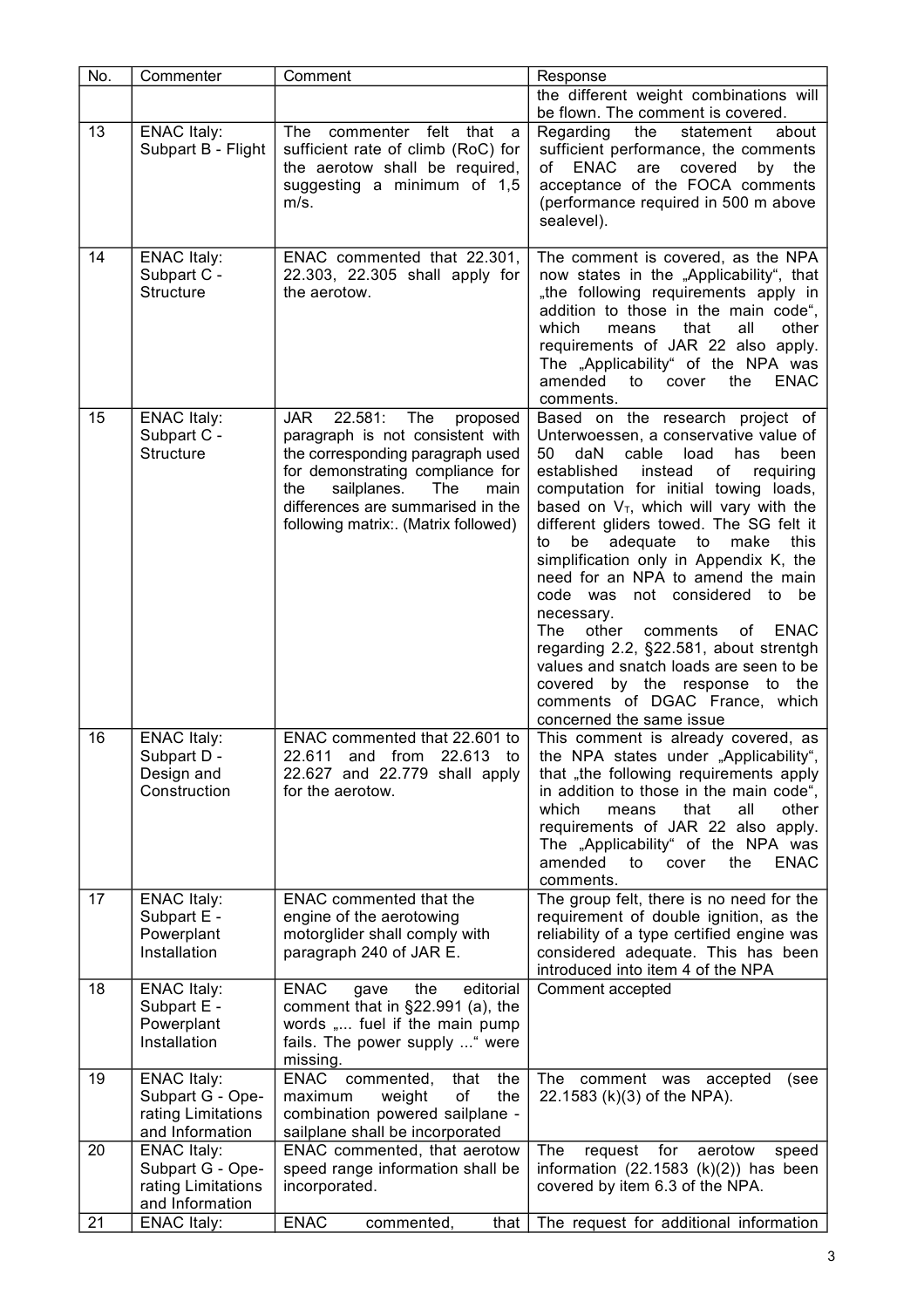| No. | Commenter                                                                       | Comment                                                                                                                                                                                                                                                       | Response                                                                                                                                                                                                                                                                                                                                          |
|-----|---------------------------------------------------------------------------------|---------------------------------------------------------------------------------------------------------------------------------------------------------------------------------------------------------------------------------------------------------------|---------------------------------------------------------------------------------------------------------------------------------------------------------------------------------------------------------------------------------------------------------------------------------------------------------------------------------------------------|
|     | Subpart G - Ope-<br>rating Limitations<br>and Information                       | additional information about the<br>aerotowing<br>cable<br>shall<br>be<br>incorporated                                                                                                                                                                        | about the aerotowing cable (22.1583<br>$(k)(3)$ ) is accepted and introduced into<br>the NPA under 22.1583 (k)(7).                                                                                                                                                                                                                                |
| 22  | <b>ENAC Italy:</b><br>Subpart G - Ope-<br>rating Limitations<br>and Information | ENAC commented that take-off<br>influence<br>distances<br>and<br>οf<br>density on performance shall be<br>given in the Flight Manual.                                                                                                                         | The SG felt this is already covered, as<br>the NPA states under "Applicability",<br>that "the following requirements apply<br>in addition to those in the main code",<br>which<br>that<br>all<br>means<br>other<br>requirements of JAR 22 also apply,<br>e.g. the information requested by the<br>commenter (see JAR 22.1585 and JAR<br>22.1587). |
| 23  | <b>ACG Austria:</b>                                                             | ACG, Mr. Andreas Winkler was                                                                                                                                                                                                                                  |                                                                                                                                                                                                                                                                                                                                                   |
|     |                                                                                 | so kind to visit the LBA in<br>Braunschweig to go through the<br>ACG comments and amend the<br>NPA<br>accordingly.<br>So,<br>the<br>the<br><b>NPA</b><br>gives<br>revised<br>harmonized version, covering<br>the ACG comments.<br>The general comments of ACG | This was discussed by the SG, but                                                                                                                                                                                                                                                                                                                 |
|     |                                                                                 | were the following: Issue an<br><i>interims</i><br>policy for<br>towing<br>applicable for JAR VLA, 22, 23<br>products                                                                                                                                         | harmonization was not possible with<br><b>JAR-23</b><br>and<br>JAR-VLA,<br>due<br>to<br>organizational reasons.                                                                                                                                                                                                                                   |
| 24  | <b>ACG Austria:</b>                                                             | PS not able to taxi alone shall<br>be excluded from aerotowing.                                                                                                                                                                                               | This was accepted and introduced<br>under 1.9 of the NPA.                                                                                                                                                                                                                                                                                         |
| 25  | <b>ACG Austria:</b>                                                             | The engine certified under JAR<br>22 App. H shall have dual<br>ignition or<br>show<br>equivalent<br>reliability.                                                                                                                                              | This has been discussed with the<br>commenter and a requirement has<br>been introduced under item 4. of the<br>NPA, that "the engine must be type<br>certified". (See also the response to<br>ENAC's comments.)                                                                                                                                   |
| 26  | <b>ACG Austria:</b>                                                             | Towing<br>of<br>than<br>more<br>one<br>sailplane at the same time shall<br>be prohibited.                                                                                                                                                                     | This was (partly) accepted and a<br>sentence introduced under the notes of<br>the "Applicability" section of the NPA,<br>that "Aerotowing of more than one<br>sailplane at the same time needs<br>additional consideration".                                                                                                                      |
| 27  | <b>ACG Austria:</b>                                                             | Cable retracting devices<br>are<br>state of the art, the requirement<br>shall be included.                                                                                                                                                                    | It was discussed with the commenter<br>that such a requirement will be<br>considered again when it is required.                                                                                                                                                                                                                                   |
| 28  | <b>ACG Austria:</b>                                                             | Banner towing shall be included.                                                                                                                                                                                                                              | It was discussed with the commenter<br>that such a requirement will be<br>considered again when it is required.                                                                                                                                                                                                                                   |
| 29  | <b>ACG Austria:</b>                                                             | The<br>noise aspect shall<br>be<br>included in the justification.                                                                                                                                                                                             | <b>This</b><br>has<br>been<br>accepted<br>and<br>introduced under "Economic aspect/<br>Safety assessment".                                                                                                                                                                                                                                        |
| 30  | <b>ACG Austria:</b>                                                             | The commenter felt that the min.<br>tow speed shall be not less than<br>1.2 $V_{s1}$ or the min. tow speed of<br>the glider.                                                                                                                                  | The Research work of DLR and Flying<br>School in Unterwoessen has shown,<br>that 1.3 $V_{s1}$ gives the best climb rate.<br>The comment is therefore rejected.                                                                                                                                                                                    |
| 31  | <b>ACG Austria:</b>                                                             | ACG proposed a different text in<br>22.1305 (e), requiring a cylinder<br>head temperature indicator or an<br>critical<br>indicator<br><u>for </u><br><u>the</u><br>temperature determined in the<br>cooling test.                                             | This was accepted                                                                                                                                                                                                                                                                                                                                 |
| 32  | <b>ACG Austria:</b>                                                             | ACG proposed a different text in<br>22.1307, requiring a specification<br>of the tow cable.                                                                                                                                                                   | This was accepted, the text was put<br>22.1583<br>under<br>(k)(7),<br>where<br>information about "The specification of<br>the aerotow rope (length, material,                                                                                                                                                                                     |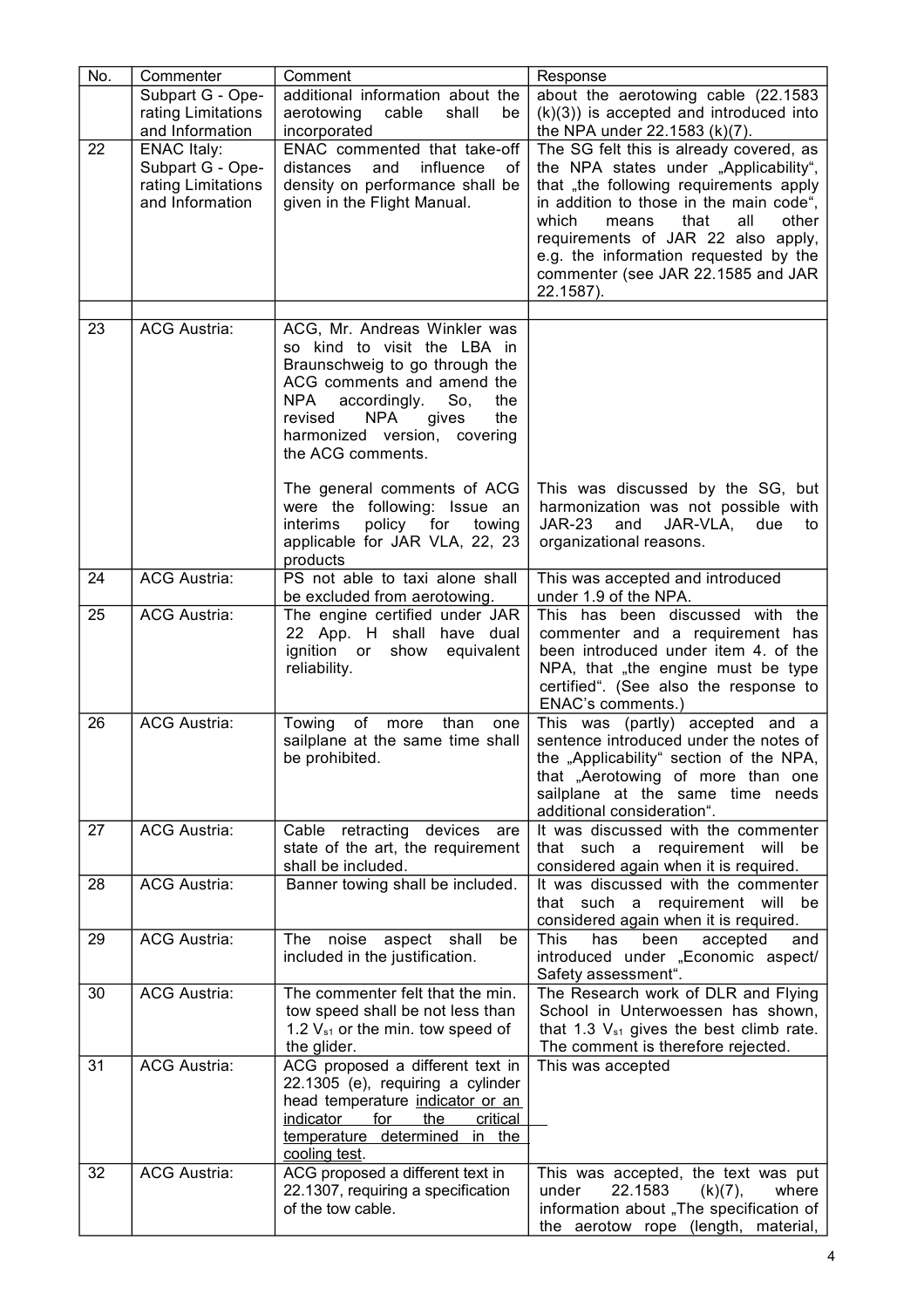| No. | Commenter           | Comment                                                                                                                                                                                                                                                                                                                                                                    | Response                                                                                                                                                                                                                                                               |
|-----|---------------------|----------------------------------------------------------------------------------------------------------------------------------------------------------------------------------------------------------------------------------------------------------------------------------------------------------------------------------------------------------------------------|------------------------------------------------------------------------------------------------------------------------------------------------------------------------------------------------------------------------------------------------------------------------|
| 33  | <b>ACG Austria:</b> | <b>ACG</b><br>commented<br>that<br>the<br>for<br>aerotowing<br>requirement<br>sailplanes only at the nosehook<br>shall be deleted.                                                                                                                                                                                                                                         | weaklink strength)" must be furnished.<br>This was accepted, as it is an<br>operational requirement.                                                                                                                                                                   |
| 34  | <b>CAA UK</b>       | Introduction:<br>The commenter felt that the tow<br>combination shall be addressed<br>specifically.                                                                                                                                                                                                                                                                        | The comment has been addressed by<br>changes to the applicability section of<br>the NPA which states that "hereafter<br>the combination is referred to as the<br>"aerotow"".                                                                                           |
| 35  | <b>CAA UK</b>       | IEM 22.21 Proposal of different<br>text (wording)                                                                                                                                                                                                                                                                                                                          | Editorial comments were accepted.                                                                                                                                                                                                                                      |
| 36  | <b>CAA UK</b>       | 22.51: Proposal of different text<br>(wording)                                                                                                                                                                                                                                                                                                                             | Comment about "tow combination" is<br>adressed by "Applicability", editorial<br>comment accepted.                                                                                                                                                                      |
| 37  | <b>CAA UK</b>       | 22.65:<br>Propose different<br>text<br>(wording)                                                                                                                                                                                                                                                                                                                           | Comment about "tow combination" is<br>adressed by "Applicability", editorial<br>comment accepted.                                                                                                                                                                      |
| 38  | <b>CAA UK</b>       | 22.77: amend the text by the<br>words " for the<br>range of towed<br>saiplane<br>characteristics for<br>which approval is<br>sought "                                                                                                                                                                                                                                      | The<br>comment<br>regarding<br>the<br>determination of speeds for the range<br>of towed sailplane characteristics is<br>covered by item 1.1 of the NPA.                                                                                                                |
| 39  | <b>CAA UK</b>       | 22.143: Propose different text<br>(wording)                                                                                                                                                                                                                                                                                                                                | Editorial comment accepted.                                                                                                                                                                                                                                            |
| 40  | <b>CAA UK</b>       | The following IEM would also<br>apply.<br>IEM 22.151(c)<br>In showing compliance with both<br>(c)(1)<br>paragraphs<br>and<br>(2)<br>consideration should be given to<br>the controllability of the towing<br>powered sailplane with specific<br>demonstration that the tug is not<br>pitched dangerously nose down<br>nor stalled if the towed sailplane<br>gets high/low. | This comment has been adressed by<br>clarification in 22.151, stating that<br>$22.151(c)$ and (d) are applicable to the<br>aerotow combination.                                                                                                                        |
| 41  | <b>CAA UK</b>       | 22.151(e): Propose different text:<br>JAR $22.151(c)$ , (d) and (e) apply<br>also to the tow combination.<br>When the sailplane is<br>undergoing manoeuvres under<br>$22.151(c)$ , (d) and (e), the towing<br>pilot must be able to maintain full<br>control without exceptional<br>piloting skill.                                                                        | This<br>$22.151(e)$ :<br>comment<br>was<br>rejected,<br>aerotowing<br>powered<br>as<br>sailplanes have only 1 towing hook<br>used for towing of another sailplane.<br>For the towed sailplane, the item is<br>already<br>covered<br>by<br>its<br>own<br>certification. |
| 42  | <b>CAA UK</b>       | 22.207(b): Propose different text:<br>(b) an audible artificiall stall<br>giving<br>warning<br>a clear<br>and<br>distinctive indication is to be<br>provided<br>the<br>for<br>powered<br>sailplane unless the stall warning<br>is clear and distinctive under<br>normal towing conditions.                                                                                 | The comment to require an artificial<br>stall warning<br>that is audible, is<br>- SG<br>felt<br>that the<br>accepted.<br>The<br>reference to the additional workload<br>shall be kept in the NPA.                                                                      |
| 43  | <b>CAA UK</b>       | 22.307: Propose different text:<br>JAR 22.307 applies to the tow<br>combination.                                                                                                                                                                                                                                                                                           | comment is<br>covered<br>The<br>by<br>the<br>change to the "Applicability" of the<br>NPA.                                                                                                                                                                              |
| 44  | <b>CAA UK</b>       | 22.581(a): Propose different text:<br>It must be assumed that the tow<br>combiantion<br>initially<br>is<br>in                                                                                                                                                                                                                                                              | The<br>comment<br>in<br>regard<br>the<br>to<br>"launching" hook was rejected;<br>this<br>requirement is<br>applicable<br>the<br>to<br>aerotowing hook at the rear of the                                                                                               |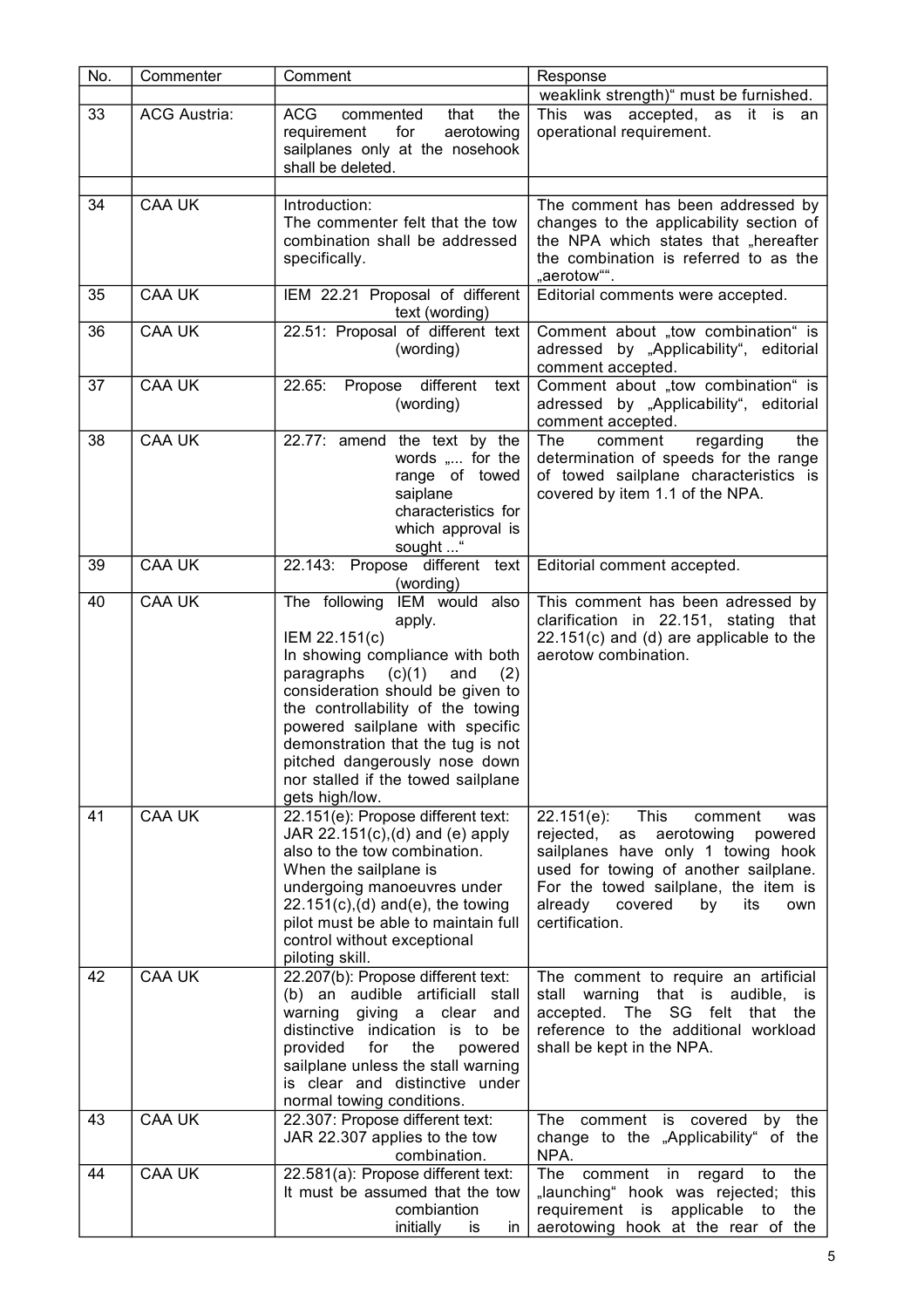| No. | Commenter     | Comment                                                        | Response                                                                     |
|-----|---------------|----------------------------------------------------------------|------------------------------------------------------------------------------|
|     |               | stabilised<br>level                                            | aerotowing powered sailplane.                                                |
|     |               | flight and that a                                              |                                                                              |
|     |               | towing cable load                                              |                                                                              |
|     |               | of 50 daN (in the                                              |                                                                              |
|     |               | 0f<br>absence<br>a                                             |                                                                              |
|     |               | rational<br>more                                               |                                                                              |
|     |               | analysis) acts at                                              |                                                                              |
|     |               | the<br>launching                                               |                                                                              |
|     |               | hook<br>in<br>the                                              |                                                                              |
|     |               | following                                                      |                                                                              |
|     |               | directions:                                                    |                                                                              |
| 45  | <b>CAA UK</b> | 22.581(b): Propose different text:                             | An identical comment was received                                            |
|     |               | "  suddenly increases to 1.2                                   | from ENAC and DGAC. Please see                                               |
|     |               | $Q_{nom}$ .                                                    | above.                                                                       |
| 46  | <b>CAA UK</b> | 22.581(a) Tow cable:                                           | The comment is covered by paragraph                                          |
|     |               | If only textile towing cable is                                | 6.2 22.1583(k)(7) of the NPA.                                                |
|     |               | assumed to be                                                  |                                                                              |
|     |               | used, this should                                              |                                                                              |
|     |               | <b>AFM</b><br>be<br>an                                         |                                                                              |
| 47  | <b>CAA UK</b> | limitation.<br>22.581(b): Propose different text:              | Editorial<br>comments<br>accepted<br>and                                     |
|     |               | (b) it must be assumed that the                                | incorporated.                                                                |
|     |               | tow combination is initially                                   |                                                                              |
|     |               | $(2)$ Q <sub>nom</sub> is the rated ultimate                   |                                                                              |
|     |               | strength of the weak links to be                               |                                                                              |
|     |               | used for the towed sailplanes.                                 |                                                                              |
| 48  | <b>CAA UK</b> | 22.711: Propose different text:                                | Comment concerning clarification was                                         |
|     |               | JAR 22.711 applies also for the                                | accepted.                                                                    |
|     |               | towing powered sailplane.                                      |                                                                              |
| 49  | <b>CAA UK</b> | 22.711(h): Propose different text:                             | Editorial comment accepted, except                                           |
|     |               | (h) Release mechanisms for                                     | the word "flying" control surfaces,                                          |
|     |               | sailplanes must be installed so                                | because of consistency with the main                                         |
|     |               | that there is no interference                                  | code.                                                                        |
|     |               | between the tow rope and any                                   |                                                                              |
|     |               | flying surface throughout their                                |                                                                              |
|     |               | full angular movement, with the                                |                                                                              |
|     |               | towed sailplane in any position                                |                                                                              |
|     |               | as defined in JAR 22.581(a).                                   |                                                                              |
| 50  | <b>CAA UK</b> | 22.711(i): Propose different text:                             | Comment accepted except the word                                             |
|     |               | (i) The release mechanism of                                   | "corrosion", which is covered by 22.609                                      |
|     |               | the towing sailplane must be                                   | in the main code.                                                            |
|     |               | suitably protected against loss of                             |                                                                              |
|     |               | reliability due to corrosion and                               |                                                                              |
|     |               | general degradation by mud and                                 |                                                                              |
|     | <b>CAA UK</b> | dirt, etc.                                                     |                                                                              |
| 51  |               | 22.713(c): Propose different text:                             | Editorial comments accepted, except                                          |
|     |               | JAR 22.713(c) is applicable to<br>the release mechanism of the | the comment regarding more than one<br>hook, because this is already covered |
|     |               | towing sailplane, where more                                   | by the main code.                                                            |
|     |               | than one launching hook is                                     |                                                                              |
|     |               | fitted.                                                        |                                                                              |
| 52  | <b>CAA UK</b> | Subpart D - Note:                                              | The comment was rejected as the SG                                           |
|     |               | The requirements of Appendix K                                 | felt the current NPA text is clear.                                          |
|     |               | not<br>constitute<br>the<br>do<br>all                          |                                                                              |
|     |               | requirements necessary to cover                                |                                                                              |
|     |               | installation<br>cable<br>the<br>οf                             |                                                                              |
|     |               | retracting devices. The Authority                              |                                                                              |
|     |               | should be consulted if it is                                   |                                                                              |
|     |               | intended to install such a device.                             |                                                                              |
| 53  | <b>CAA UK</b> | 22.991(a): Propose different text:                             | ENAC made an identical comment, see                                          |
|     |               | (line missing in text - re-instated                            | above.                                                                       |
|     |               | by commenter)                                                  |                                                                              |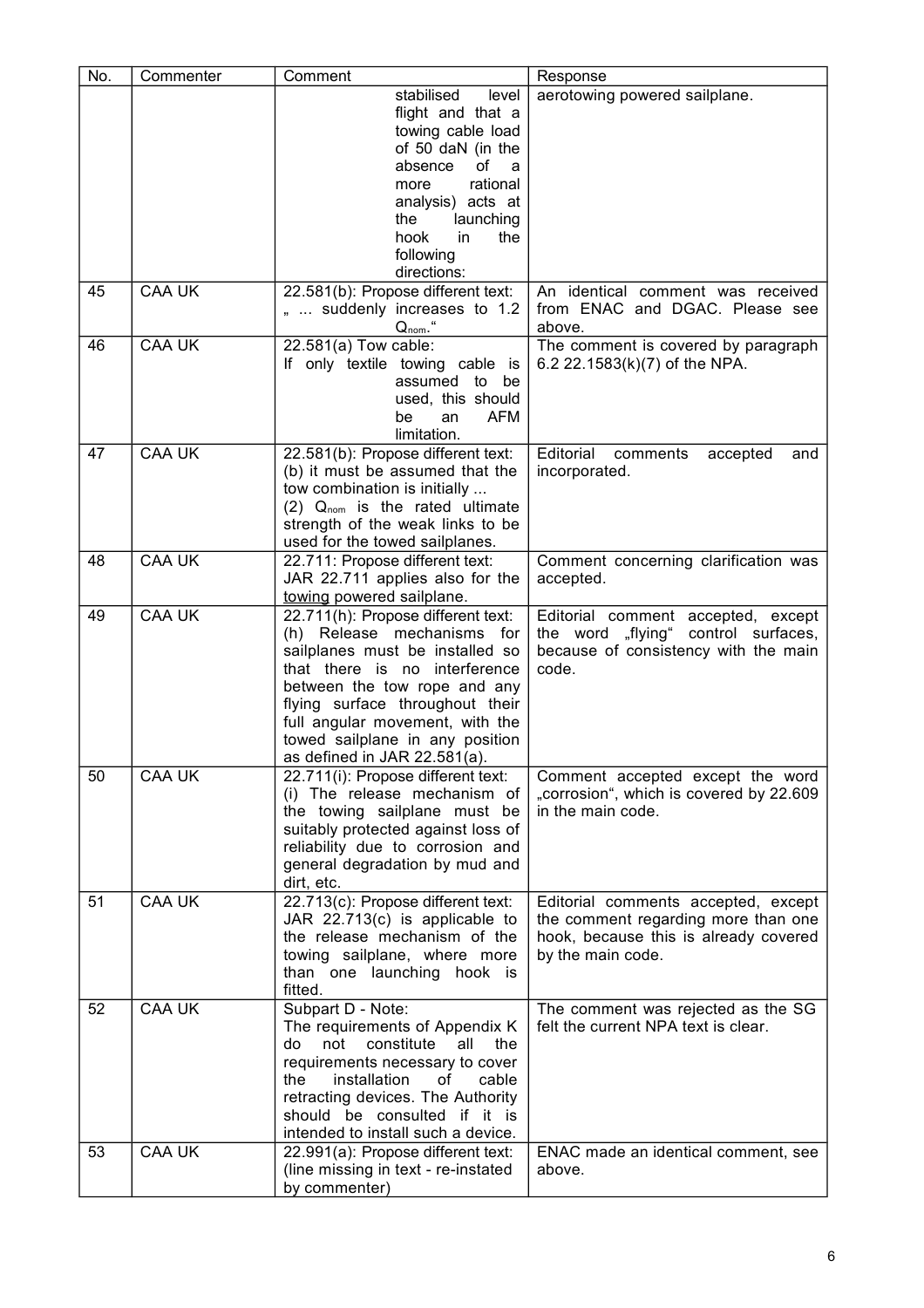| No. | Commenter     | Comment                                                                                                                                                                                                                                                                                                                                                                                                                                                                                                                 | Response                                                                                                                                                                                                                                                                                                                                                                                                                                        |
|-----|---------------|-------------------------------------------------------------------------------------------------------------------------------------------------------------------------------------------------------------------------------------------------------------------------------------------------------------------------------------------------------------------------------------------------------------------------------------------------------------------------------------------------------------------------|-------------------------------------------------------------------------------------------------------------------------------------------------------------------------------------------------------------------------------------------------------------------------------------------------------------------------------------------------------------------------------------------------------------------------------------------------|
| 54  | <b>CAA UK</b> | 22.991(b): Propose different text:<br>(b) If the normal pump and the<br>emergency<br>pump<br>operate<br>continuously, a means must be<br>provided to indicate malfunction<br>of either pump.                                                                                                                                                                                                                                                                                                                            | Comment rejected. The comment is<br>identical to a comment of DGAC, see<br>above.                                                                                                                                                                                                                                                                                                                                                               |
| 55  | <b>CAA UK</b> | 22.1047: Propose different text:<br>JAR 22.1047 must be applied to<br>the towing sailplane.                                                                                                                                                                                                                                                                                                                                                                                                                             | The<br>comment<br>is<br>rejected.<br>The<br>additional requirement is intended to<br>ensure that cooling is adequate for the<br>aerotowing powered sailplane during<br>aerotowing.                                                                                                                                                                                                                                                              |
| 56  | <b>CAA UK</b> | 22.1307: Propose different text:<br>An easily removable rear-view<br>mirror of sufficient strength and<br>rigidity must be attached and so<br>located that the<br>pilot,<br>when<br>with the<br>belts<br>seated<br>seat<br>full<br>fastened,<br>has<br>and<br>unobstructed view of the towed<br>sailplane in any position as<br>defined in JAR 22.581(a). It must<br>be possible to observe the towed<br>sailplane without other pilot's<br>tasks being affected and without<br>major turning movements of the<br>head. | Editorial<br>comments<br>accepted,<br>are<br>except the deletion of the word<br>"permanently", which is<br>considered<br>necessary due to the high workload<br>associated with aerotowing.                                                                                                                                                                                                                                                      |
| 57  | <b>CAA UK</b> | 22.1529: Delete paragraph.                                                                                                                                                                                                                                                                                                                                                                                                                                                                                              | Study Group considers<br>The<br>that<br>compliance<br>the<br>although<br>with<br>requirements of JAR 22.1529<br>will<br>already have been shown during the<br>certification of each aircraft, changes<br>to maintenance information to address<br>aerotowing aspects may be necessary.<br>Compliance with this requirement<br>needs to be shown for aerotowing<br>operation.                                                                    |
| 58  | <b>CAA UK</b> | 22.1583: Propose different text:<br>JAR 22.1583 is amended.                                                                                                                                                                                                                                                                                                                                                                                                                                                             | The<br>editorial<br>comments<br>regarding<br>22.1583 have been incorporated in the<br>NPA.                                                                                                                                                                                                                                                                                                                                                      |
| 59  | <b>CAA UK</b> | 22.1583(k)(3): Propose different<br>text:<br>The<br>minimum value for the<br>maximum                                                                                                                                                                                                                                                                                                                                                                                                                                    | editorial<br>The<br>comments regarding<br>22.1583 (k)(3) have been incorporated<br>in the NPA.                                                                                                                                                                                                                                                                                                                                                  |
| 60  | <b>CAA UK</b> | 22.1583(k)(4): Delete paragraph<br>The statement that only the<br>sailplane nose hook must be used<br>is a limitation for the towed<br>aircraft, not the tug, and should be<br>deleted. It is permissible to tow<br>gliders using either hook.                                                                                                                                                                                                                                                                          | This comment is the same as a<br>CAA<br>Sweden<br>comment<br>from<br>and<br>Soaring<br>Swedish<br>Foundation,<br>see<br>response above.                                                                                                                                                                                                                                                                                                         |
| 61  | <b>CAA UK</b> | 22.1583(k)(5): Delete paragraph                                                                                                                                                                                                                                                                                                                                                                                                                                                                                         | Motorgliders are towing with minimum<br>weight, so their minimum speed might<br>be considerably lower than that of the<br>towed glider (especially if the glider is<br>loaded with water ballast). A recent<br>accident<br>involving<br>microlight<br>a<br>aerotowing a glider was caused by the<br>microlight lifting off before the glider.<br>This will be prohibited by 22.1583(k)<br>Therefore the proposal<br>$(5)$ .<br>was<br>rejected. |
| 62  | <b>CAA UK</b> | 22.1583(k)(6): Propose different<br>text for clarification.                                                                                                                                                                                                                                                                                                                                                                                                                                                             | The comments regarding wording of<br>this requirement have been addressed<br>in the NPA.                                                                                                                                                                                                                                                                                                                                                        |